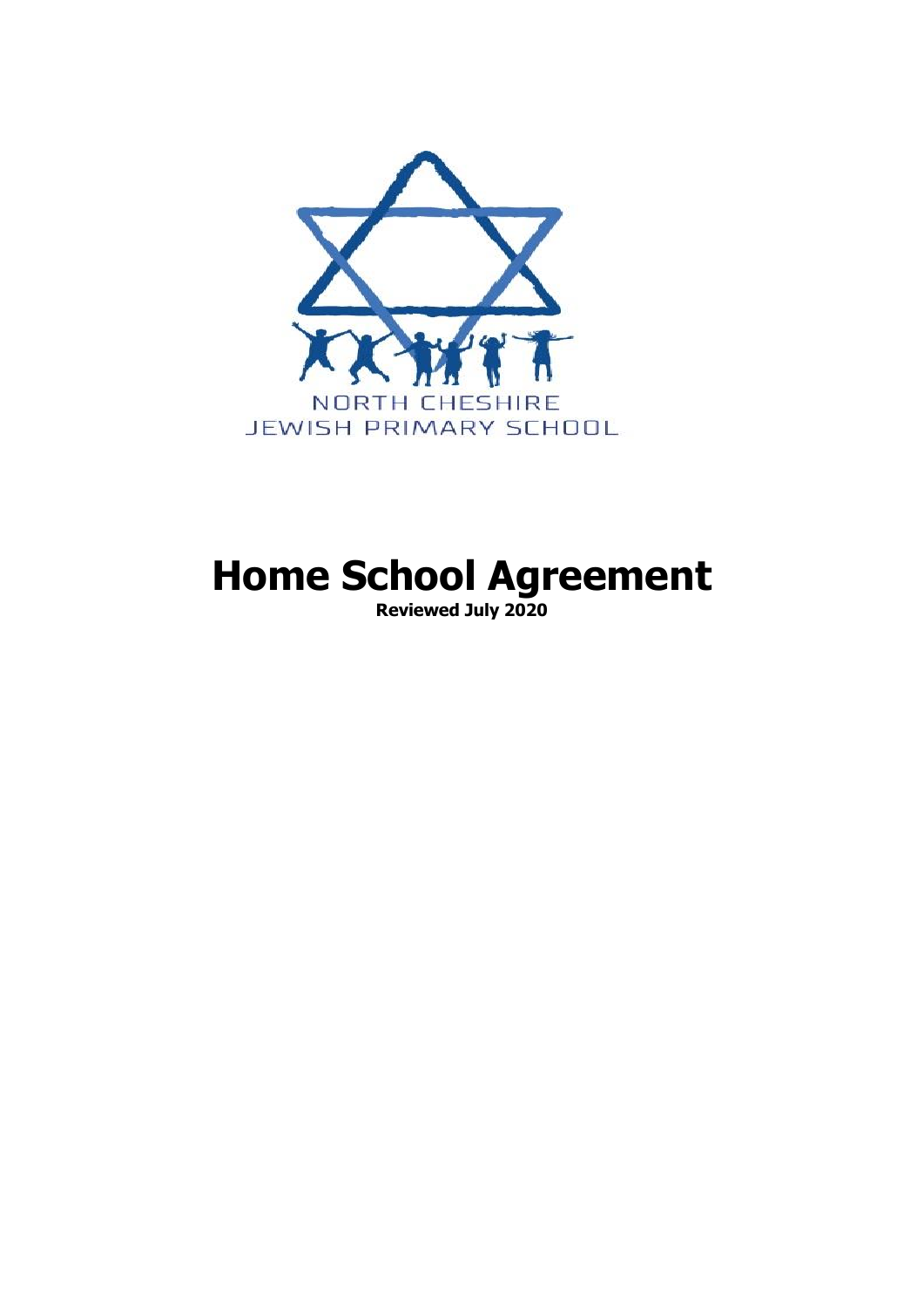#### Reviewed July 2020 **MISSION STATEMENT**

North Cheshire Jewish Primary offers a highly motivating and academic atmosphere where children are encouraged and supported to reach their full potential.

Children are confident and proud about their Judaism and have a strong identity regarding their own community and the State of Israel. Moral and ethical values are developed in order that children become good citizens and are taught to have tolerance of different religions, races, and ways of life. The school prides itself on its caring and inclusive policy.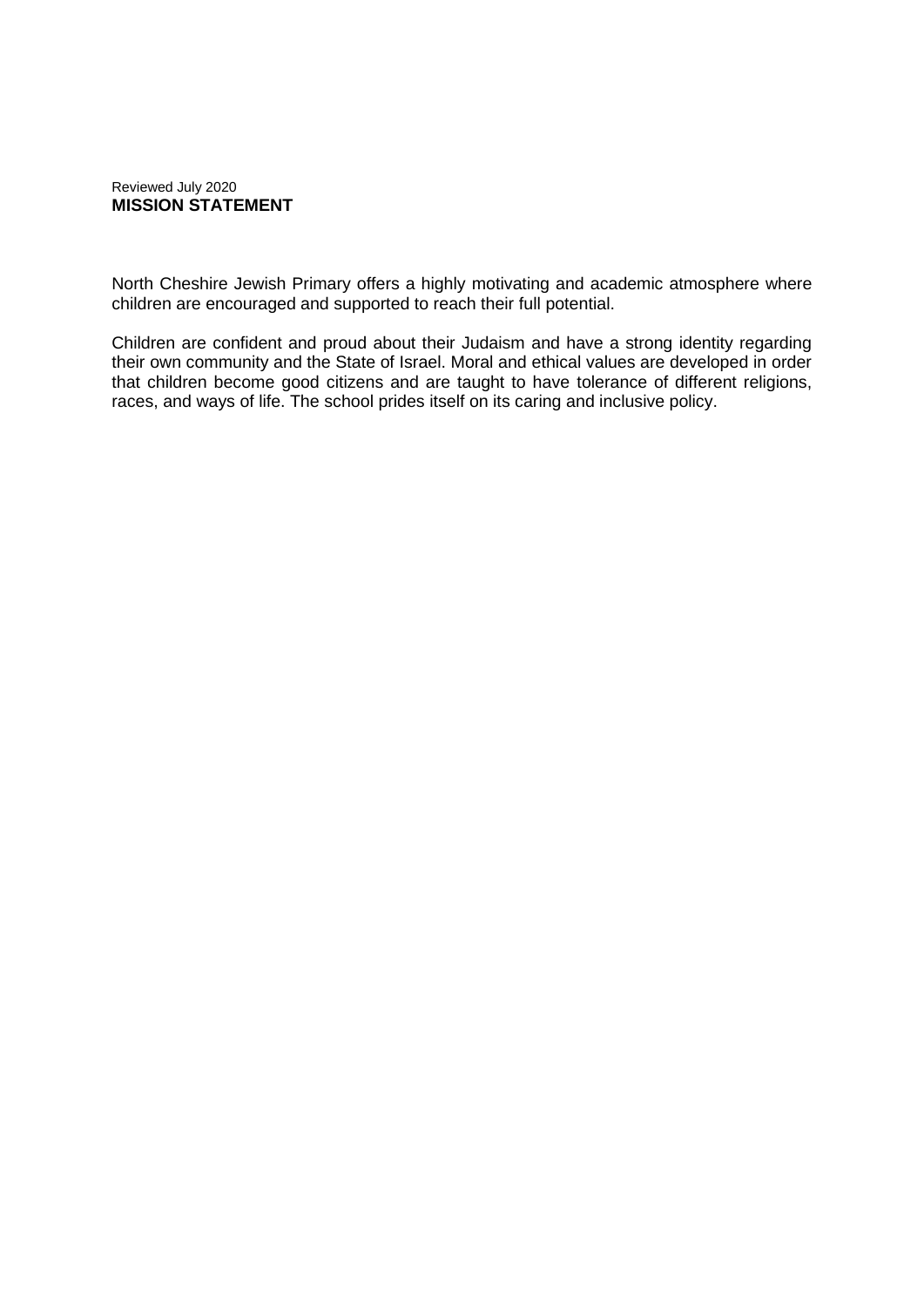#### **What the school will do:-**

- promote a love of and a commitment to Judaism and to Israel
- promote good behaviour at all times, ensuring each child's safety and happiness
- encourage children to do their best at all times
- inform parents regularly of everything going on at school
- maximise opportunities for parents to become involved in the life of the school
- create a stimulating and caring environment for the pupils
- ensure each child has access to the National Curriculum
- always welcome parents who wish to share a personal concern about the child or family circumstances

### **What the parents will do:-**

- support the overall aims, values and Jewish ethos of the school including to ensure only kosher food is brought to school
- ensure that the children attend school regularly, punctually and suitably attired and equipped with all possessions clearly labelled
- make every endeavour to plan holidays in accordance with the school calendar
- advise the school of any absence
- advise the school of any problems that may affect their child's work, behaviour or wellbeing
- support the school's policies and guidelines for good behaviour and discipline
- ensure that homework is done and returned to school by the required day
- attend the appointed day for parents evenings

#### **With the support of parents, pupils will try:-**

- to arrive each day in school uniform on time
- to bring each day their reading book, homework and equipment required for that day
- to keep the class rules and school rules, displayed in all classrooms and around the school
- to do all their class work and homework to the very best of their ability
- to take good care of all school resources, furniture and equipment
- to show respect at all times to everyone in school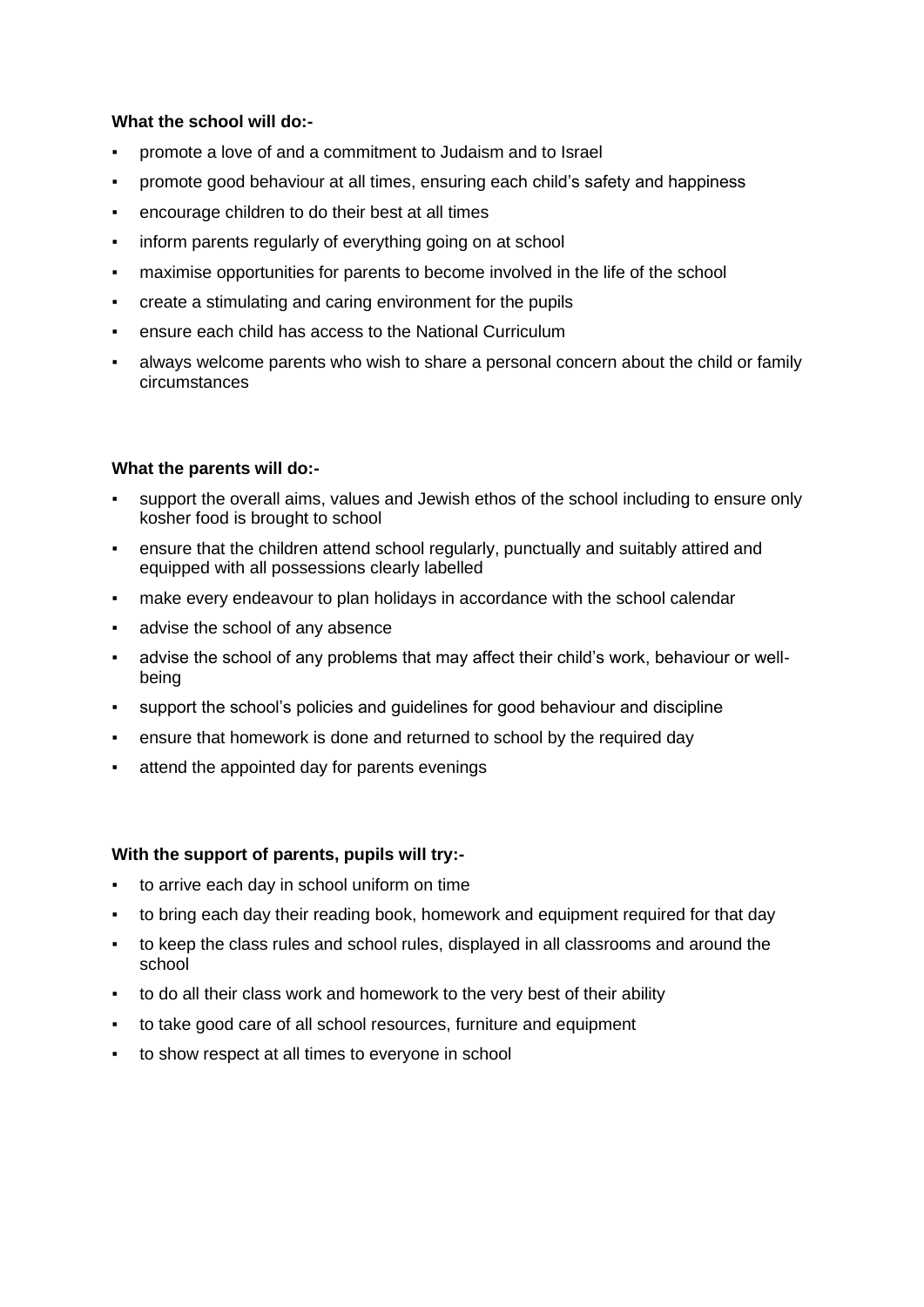## **To Be Retained by Parent**

| Name of child/children: | Class: |
|-------------------------|--------|
|                         |        |

I have received the Home School Agreement and I am happy to accept it.

| Signed: |                                               | (Parent/Guardian) |
|---------|-----------------------------------------------|-------------------|
| Print:  |                                               |                   |
| Dated:  |                                               |                   |
|         |                                               |                   |
|         | The School agrees to abide by this agreement. |                   |

| Signed: | Headteacher |
|---------|-------------|
|---------|-------------|

Dated: